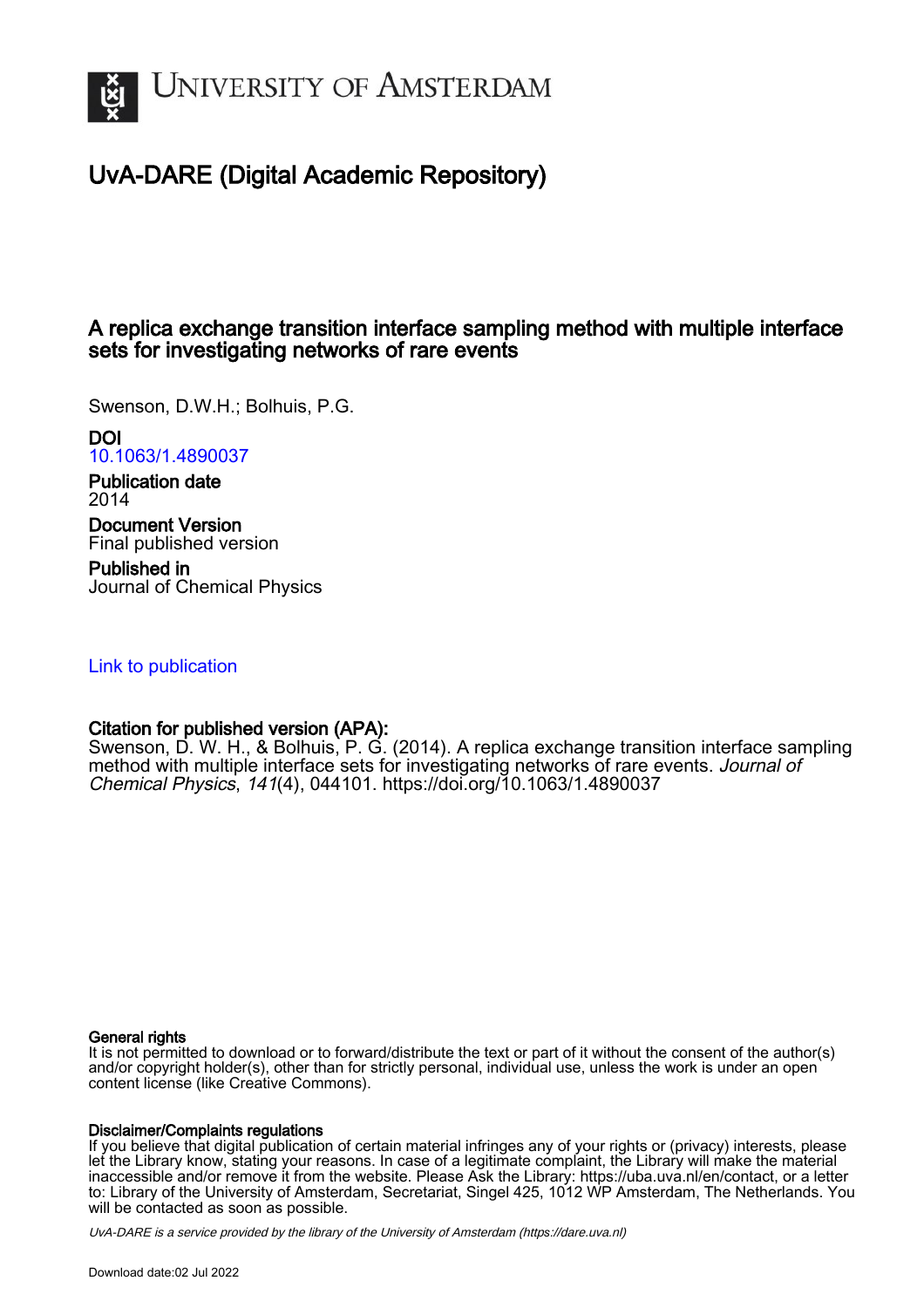

## **[A replica exchange transition interface sampling method with multiple](http://dx.doi.org/10.1063/1.4890037) [interface sets for investigating networks of rare events](http://dx.doi.org/10.1063/1.4890037)**

David W. H. Swenson and Peter G. Bolhuis<sup>[a\)](#page-1-0)</sup>

*van 't Hoff Institute for Molecular Sciences, Universiteit van Amsterdam, PO Box 94157, 1090 GD Amsterdam, The Netherlands*

(Received 23 April 2014; accepted 30 June 2014; published online 22 July 2014)

The multiple state transition interface sampling (TIS) framework in principle allows the simulation of a large network of complex rare event transitions, but in practice suffers from convergence problems. To improve convergence, we combine multiple state TIS [J. Rogal and P. G. Bolhuis, J. Chem. Phys. **129**, 224107 (2008)] with replica exchange TIS [T. S. van Erp, Phys. Rev. Lett. **98**, 268301 (2007)]. In addition, we introduce multiple interface sets, which allow more than one order parameter to be defined for each state. We illustrate the methodology on a model system of multiple independent dimers, each with two states. For reaction networks with up to 64 microstates, we determine the kinetics in the microcanonical ensemble, and discuss the convergence properties of the sampling scheme. For this model, we find that the kinetics depend on the instantaneous composition of the system. We explain this dependence in terms of the system's potential and kinetic energy. *© 2014 AIP Publishing LLC*. [\[http://dx.doi.org/10.1063/1.4890037\]](http://dx.doi.org/10.1063/1.4890037)

## **I. INTRODUCTION**

Rare events, in which transitions between stable regions of phase space are extremely infrequent due to the presence of large free energy barriers, are ubiquitous in chemical physics. Examples range from nucleation, to chemical reactions, to conformational changes in biomolecules. Usually the rare event occurring in the system is (considered) independent from possible other events occurring. For instance, in protein folding, the folding of a single molecule is considered not to be influenced by the state of another protein.<sup>1</sup> Similarly, isomerization reactions of molecules in the gas phase are supposed to be independent of each other. The kinetics of each rare event are therefore treated individually. Still, there are occasions when the environment does influence the kinetics of the rare event. One example is high pressure or density where molecules are (sterically) hindering each other, changing their kinetics. Another more complex example is the enhancement of conformational changes in amyloidogenic or prion proteins by other such proteins.<sup>[2](#page-10-1)</sup> A fundamental question is therefore: how are the kinetics of rare events influenced by their direct environment, consisting of identical molecules under going the same rare transitions? Of course, it is well-understood that the same reaction can have a very different rate in the condensed phase and in vacuum. However, the rates can vary significantly as a function of reaction extent even at a single state point. This effect is usually not taken into account. In particular, when we have a system that contains many particles which can undergo rare transitions, what happens when some of those particles are in different states? How separable is the state of a given rare event system from the global state of its environment?

To study this problem theoretically, molecular dynamics (MD) simulations are the tool of choice. However, as all-atom simulations require time steps on the scale of femtoseconds, the reactions occur with a frequencies rare enough that direct simulation ranges from impractical to impossible with straightforward MD. Therefore, many techniques to study such processes have been developed, including um-brella sampling,<sup>[3](#page-10-2)</sup> blue moon sampling,<sup>[4](#page-10-3)</sup> local elevation,<sup>[5](#page-10-4)</sup> flooding[,6](#page-10-5) hyper-dynamics[,7](#page-10-6) meta-dynamics[,8](#page-10-7) adaptive bias force, $9$  replica exchange,  $10$  simulated tempering,  $11$  integrated sampling, $\frac{12}{12}$  $\frac{12}{12}$  $\frac{12}{12}$  orthogonal space sampling, $\frac{13}{13}$  and many others. Such methods enhance the sampling of the rare event by biasing along an *a priori* known collective variable. These methods do alter the natural dynamics, and hence do not directly yield kinetic information. This shortcoming can be amelio-rated by applying the Bennett-Chandler approach<sup>14, [15](#page-10-14)</sup> which gives precise kinetic information, but often requires *a priori* knowledge of the reaction coordinate, which might be difficult to establish. This notion drove the development of socalled two-ended methods such as nudged elastic band, $16$  action minimization, $17$  the finite temperature string method,  $18$ and transition path sampling[.19](#page-10-18) These techniques aim to find pathways between two predefined endpoints. Transition path sampling (TPS) results in an ensemble of dynamically unbiased trajectories between two specified states: the initial and final state of a rare event process. Applying the path sampling framework yields mechanisms, rates, and even insight in the reaction coordinates of complex processes.<sup>[20](#page-10-19)</sup> Many advances have been made in the last decade, such as transition interface sampling  $(TIS)$ , <sup>21</sup> which introduces a set of interfaces to allow efficient rate constant calculations. TIS is related to forward flux sampling, $22$  the adaptive multilevel splitting method, $2^{3,24}$  $2^{3,24}$  $2^{3,24}$  stochastic process rare event sampling, $2^{5}$  and the restart method.<sup>[26](#page-10-25)</sup> These methods create a rare event path ensemble by splitting trajectories, and select the ones that make

0021-9606/2014/141(4)/044101/11/\$30.00 **141**, 044101-1 © 2014 AIP Publishing LLC

<span id="page-1-0"></span>a)Electronic mail: [p.g.bolhuis@uva.nl](mailto: p.g.bolhuis@uva.nl)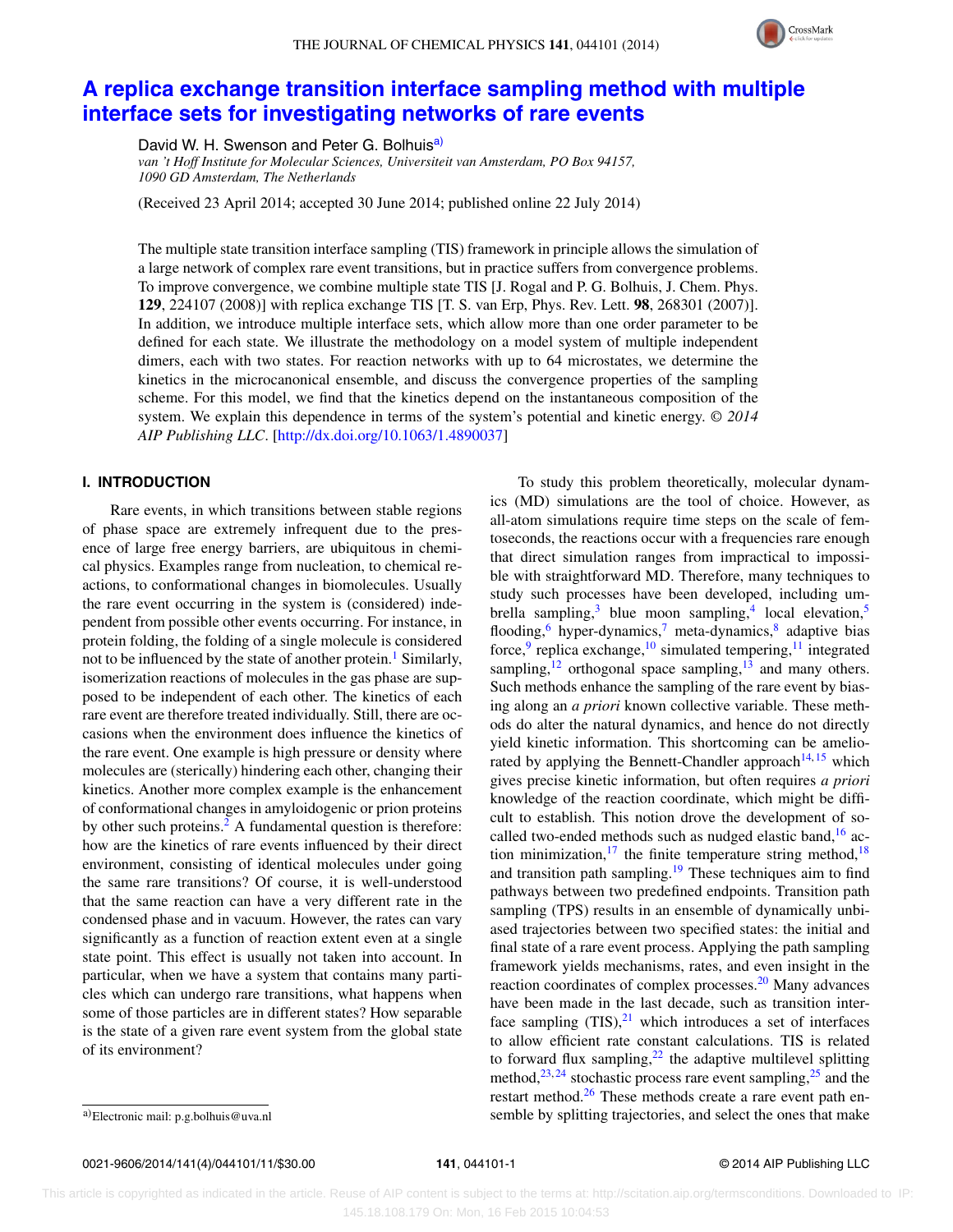progress along an collective variable, whereas the path sampling techniques are based on a Monte Carlo importance sampling of (rare) trajectories.

The current path sampling methodology cannot directly be applied to the problem of many molecules undergoing transitions individually, because it is not known in advance which molecule is making the transitions. Therefore, TPS and TIS have been extended to simultaneously study the networks of rare events which arise when a system has more than two stable states. $27$  While this multiple-state approach achieves sampling advantages by studying all transitions simultaneously instead of individually, convergence of the path ensemble turned out difficult.<sup>28</sup> Coupling TIS with replica exchange substantially enhances the sampling for two state systems,  $29, 30$  $29, 30$  and was also proposed for the multiple state system. Recently, one of us developed a single replica method to explore the trajectory space in a multiple state system.<sup>[31](#page-10-30)</sup> In this paper, we focus on applying the full replica exchange TIS approach to a multiple state system.

We choose to work with a very simply model system: a 2D fluid of multiple independent dimers that can undergo a transition from compressed to extended. A similar system was also studied in Ref. [27.](#page-10-26) Using this simple model we can study the influence of the composition of the system on the rate constant at a single state point. The question then becomes whether the rates of the transitions are dependent on the state of the entire system. While this dimer model seems simple, the number of possible states grows exponentially with the number of constituents: two to the power of the number of the dimers. The complex system kinetics between such states could be analyzed by computing a complete Markov state model, a.k.a. an equilibrium kinetic network,  $32$  but this would be very cumbersome, as the number of possible transitions is the square of the number of states. Therefore, often one artificially reduces the number of states by lumping similar microstates into a macrostate.<sup>[32](#page-10-31)</sup> Moreover, the improbability of having more than one reaction simultaneously reduces the number of transitions drastically.

A challenge with the multiple state formalism is that a good order parameter for one transition might not be a good order parameter for another transition exiting the same initial state. This can be particularly problematic if one of the transitions is much less frequent than the other — indeed, the grouping of states into a macrostate in Ref. [33](#page-11-0) was primarily to avoid this problem, not to reduce the total number of transitions. In the present work, we introduce a new version of TIS which allows different order parameters for each transition.

The aim of this paper is fourfold: (1) to investigate and improve the convergence of replica exchange multiple state transition interface sampling methods, (2) to develop and apply grouping methods to lump micro-states into macro-states, (3) to develop and apply different order parameters for each transition, and (4) to investigate the effect of the environment (as a function of composition) on the kinetics.

The rest of the paper is organized as follows. Section  $\Pi$ introduces the simple model system we study, as well as the order parameters and state/macrostate definitions. This clarifies the need for the multiple interface set TIS approach, which is introduced in Sec. [III,](#page-3-0) after a brief review of TIS in general. Section [IV](#page-5-0) describes the Monte Carlo moves used for sampling path space in this new approach, and introduces the new multiple set minus move. Section  $V$  shows the results of this approach, and Sec. [VI](#page-10-32) summarizes and concludes.

## <span id="page-2-0"></span>**II. MODEL SYSTEM**

The double-well dimer in a bath of Weeks-Chandler-Anderson (WCA) particles is a widely used model system for testing and developing rare event methods.<sup>[21,](#page-10-20) [34](#page-11-1)</sup> In order to study the correlation between rare transitions, we extend that model to a system with an arbitrary number of such dimers.

The dimer intramolecular potential is given by

$$
V_{\text{intra}}(r) = h \left( 1 - \left( \frac{r - r_0 - w}{w} \right)^2 \right)^2 \tag{1}
$$

and the intermolecular potentials are pairwise interactions on the atomic sites given by the WCA potential

$$
V_{\text{inter}}(r) = \begin{cases} 4\epsilon \left( \left( \frac{\sigma}{r} \right)^{12} - \left( \frac{\sigma}{r} \right)^6 \right) + \epsilon & \text{if } r \le 2^{1/6}\sigma, \\ 0 & \text{if } r > 2^{1/6}\sigma, \end{cases} \tag{2}
$$

where  $\sigma$  is the diameter of the particles, and  $\epsilon$  the strength of attraction. The unit of time is  $(m\sigma^2/\epsilon)^{1/2}$ , with *m* as the mass of the particles. In this work, we have set  $r_0 = 2^{1/6}\sigma$ ,  $h = 10.0\epsilon$ , and  $w = 0.3\sigma$ . In the remainder of the paper, we consider reduced dimensionless variables by setting  $\epsilon = 1$ , and  $\sigma = 1$ . We study this system in a two-dimensional square box with side lengths  $L<sub>x</sub> = L<sub>y</sub> = 6.5$ . The box always contains 25 total particles, although the number of dimers  $N_d$  ranges between  $N_d = 1$  and  $N_d = 6$  (so the number of monomers ranges from  $N_m = 13$  to  $N_m = 23$ ). Note that for  $N_d = 1$ , this reduces to a model system which has been previously studied with several parameter sets for the double-well. $21,34$  $21,34$ 

Each dimer can switch between condensed and extended conformations. This means that systems with the number of extended dimers  $N_{ex}$  in the range  $0 \leq N_{ex} \leq N_d$  can make a transition either to extend a dimer or to condense a dimer. The processes involved are fundamentally different for the two directions, so instead of trying to use a single order parameter to define interfaces for all transitions out of a given state, we will provide a different order parameter for each transition, and each order parameter will have its own set of interfaces. This approach, which we call "multiple interface set transition interface sampling," is described in detail in Sec. [III.](#page-3-0)

Since our system has  $N_d$  dimers, each of which can be extended or condensed, we have  $2^{N_d}$  different stable microstates, with  $2N_d 2^{N_d-1}$  possible transitions between microstates with  $\Delta N_{ex} = \pm 1$ . However, the dimers are identical, so we can lump these microstates into macrostates (hereafter denoted just "states") according to  $N_{ex}$ . This means that there are  $N_d$  $+ 1$  such states, and there are  $2N_d$  transitions between them with  $\Delta N_{\text{ex}} = \pm 1$ .

It is also possible for more than one dimer to make a transition simultaneously, but this is an extremely rare event and we do not attempt to study it here (we only observe it at very high energies, and even then very infrequently). This can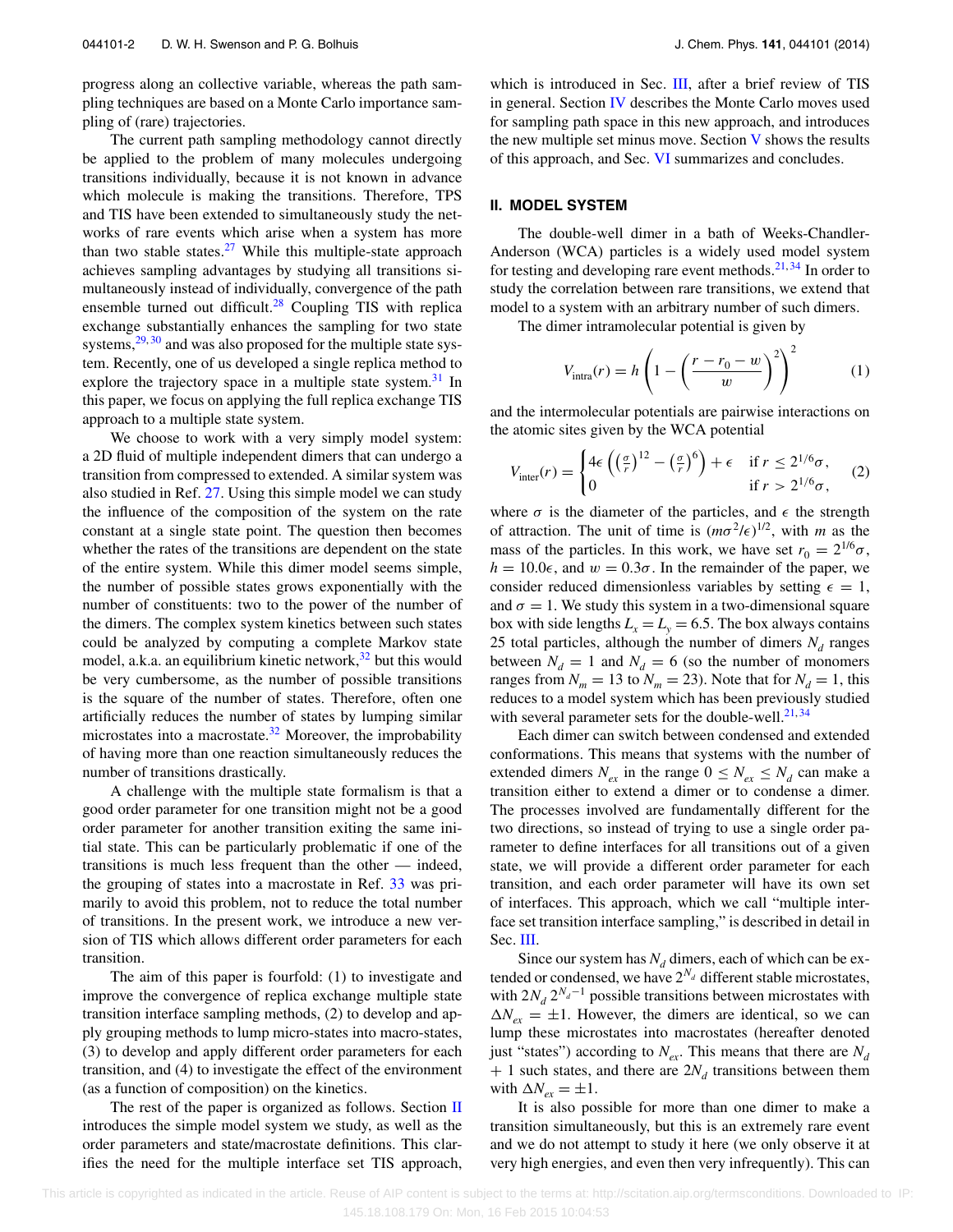lead to transitions with  $\Delta N_{ex} = \pm 2$  or more, or can involve a transition to the same macrostate with a different microstate. In the following, we only consider transitions with  $\Delta N_{\text{ev}}$  $=\pm 1.$ 

We define state boundaries by setting a maximum distance  $r_{sh}$  for a condensed dimer and a minimum distance  $r_{ex}$ for an extended dimer. If  $r_k$ , the distance between the particles in the *k*th dimer, is between  $r_{sh}$  and  $r_{ex}$ , then that dimer is in the transition region. We define the system as being in a state if and only if no dimers are in the transition region. Mathematically, this means we give the configuration a state la- $\text{bel } I = N_{ex} \text{ if } \sum_{k=1}^{N_d} [\Theta(r_{sh} - r_k) + \Theta(r_k - r_{ex})] = N_d \text{ (where)}$  $\Theta(x)$  is the Heaviside function); otherwise, the state label is undefined.

Each interface set  $\alpha$  has its own order parameter, but for convenience we can group them into "forward" (increasing  $N_{ex}$ ) and "backward" (decreasing  $N_{ex}$ ). We must also account for the fact that we want the order parameter to be independent of the specific initial microstate or final "target" microstate. To accomplish this, we define a local distance order parameter  $d_k^{\alpha}$  for each dimer, where  $1 < k < N_d$  is a label on the dimer, and  $\alpha$  is a label on the interface set. This is given by

$$
d_k^{\alpha} = \begin{cases} r_k - r_{sh} & \text{if } r_k^0 < r_{sh} \text{ and } \alpha \in \text{fwd}, \\ r_{ex} - r_k & \text{if } r_k^0 > r_{ex} \text{ and } \alpha \in \text{[bkwd]}, \\ \text{undefined} & \text{in all other cases}, \end{cases} \tag{3}
$$

where  $r_k^0$  is the dimer distance  $r_k$  at the start of the trajectory, and the collection {fwd} (resp. {bkwd}) is the collection of all forward (backward) interface sets. These collections are defined purely for convenience for this model. Each member of one of these collections will be associated with a different initial state *I*: i.e., there is a "forward" interface set associated with state  $N_{ex} = 0$ , and another associated with  $N_{ex} = 1$ : these are two elements of {fwd}. For  $N_{ex} = 1$ , there is also a different interface set for the "backward" transition, which would be a member of {bkwd}.

The overall order parameter  $\lambda_{\alpha}$  for the entire system in a given interface set  $\alpha$  is given by the maximum of the local order parameters

$$
\lambda_{\alpha} = \max_{k \in \text{dimers}} \left( d_k^{\alpha} \right). \tag{4}
$$

Note that the same configuration can be associated with different order parameters, depending on which interface set *α* it is associated with.

The cutoffs  $r_{sh}$  and  $r_{ex}$  define the width of the state: in the following, we take  $r_{sh} = 1.20$  and  $r_{ex} = 1.64$  for all states. We place 8 regular "in-set" interfaces along the order parameters in both "forward" and "backward" directions, starting at  $\lambda = 0.000$  and separated by 0.025, up to an outer (regular) interface at  $\lambda = 0.175$  for each interface set. We also set a multiple-state interface at  $\lambda = 0.220$ , which is the midpoint between the two state boundaries (as such, it represents the same physical interface whether it associates with a "forward" or a "backward" interface).

It is important to observe that these order parameter definitions actually provide *different* order parameters for each in-

<span id="page-3-1"></span>

FIG. 1. State topology and microstates for  $N_d = 3$ . Top panel: state and interface topology, showing 4 normal interfaces (short solid lines) per interface set, 1 multiple state interface (dashed line) per transition, and minus/multiple set minus interfaces (thick lines/boxes) at each state. Extending interfaces are shown in red, condensing interfaces in blue, and multistate interfaces in purple. The minus/multiple set minus interfaces are shown in black. Bottom panel: microstates associated with each state, shown as a triplet of (extended or condensed) dimers.

terface set. For example, the order parameter for a "forward" interface going from  $N_{ex} = 0$  to  $N_{ex} = 1$  is undefined if the path starts in  $N_{ex} = 2$ . Despite the similarities in the definitions as given above, each interface set formally has its own order parameter.

The top panel of Fig. [1](#page-3-1) shows a schematic representation of the states and interfaces for the  $N_d = 3$  system. Only four in-set interfaces are shown per transition. The bottom panel enumerates the microstates for each state.

## <span id="page-3-0"></span>**III. MULTIPLE INTERFACE SET TRANSITION INTERFACE SAMPLING**

### **A. Multiple state TIS**

Transition interface sampling is a path sampling approach to rare events which is particularly efficient at calculating rates. The fundamental equation of TIS calculates the rate as the product of the flux  $\phi_{0,A}$  through an innermost interface of state A and the product of all the *n* successive crossing probabilities  $P(\lambda_{(j+1),A}|\lambda_{j,A})^{21}$  $P(\lambda_{(j+1),A}|\lambda_{j,A})^{21}$  $P(\lambda_{(j+1),A}|\lambda_{j,A})^{21}$ 

<span id="page-3-2"></span>
$$
k_{AB} = \phi_{0,A} P(\lambda_{0,B} | \lambda_{n,A}) \prod_{j=0}^{n-1} P(\lambda_{(j+1),A} | \lambda_{j,A}),
$$
 (5)

where  $\phi_{0,A}$  is the effective positive flux out of the stable state A through the first interface  $\lambda_{0,A}$ . "Effective positive" means we count only a crossing when the trajectory came directly from A (no other crossings of  $\lambda_{0,A}$  in between).  $P(\lambda_{i, A} | \lambda_{i, A})$  gives the probability that a trajectory that crosses *λ<sup>j</sup>*, *<sup>A</sup>* while coming directly from state A also crosses *λ<sup>i</sup>*, *<sup>A</sup>*. In this format, TIS connects only two states, *A* and *B*. More recently, TIS (and transition path sampling) have been extended to the case of multiple states connected by a network of transitions.  $27, 28, 33$  $27, 28, 33$  $27, 28, 33$  $27, 28, 33$  $27, 28, 33$  When there are multiple states, the path ensemble is extended to allow transitions between *any* two states. In this case, the equation for the rate is the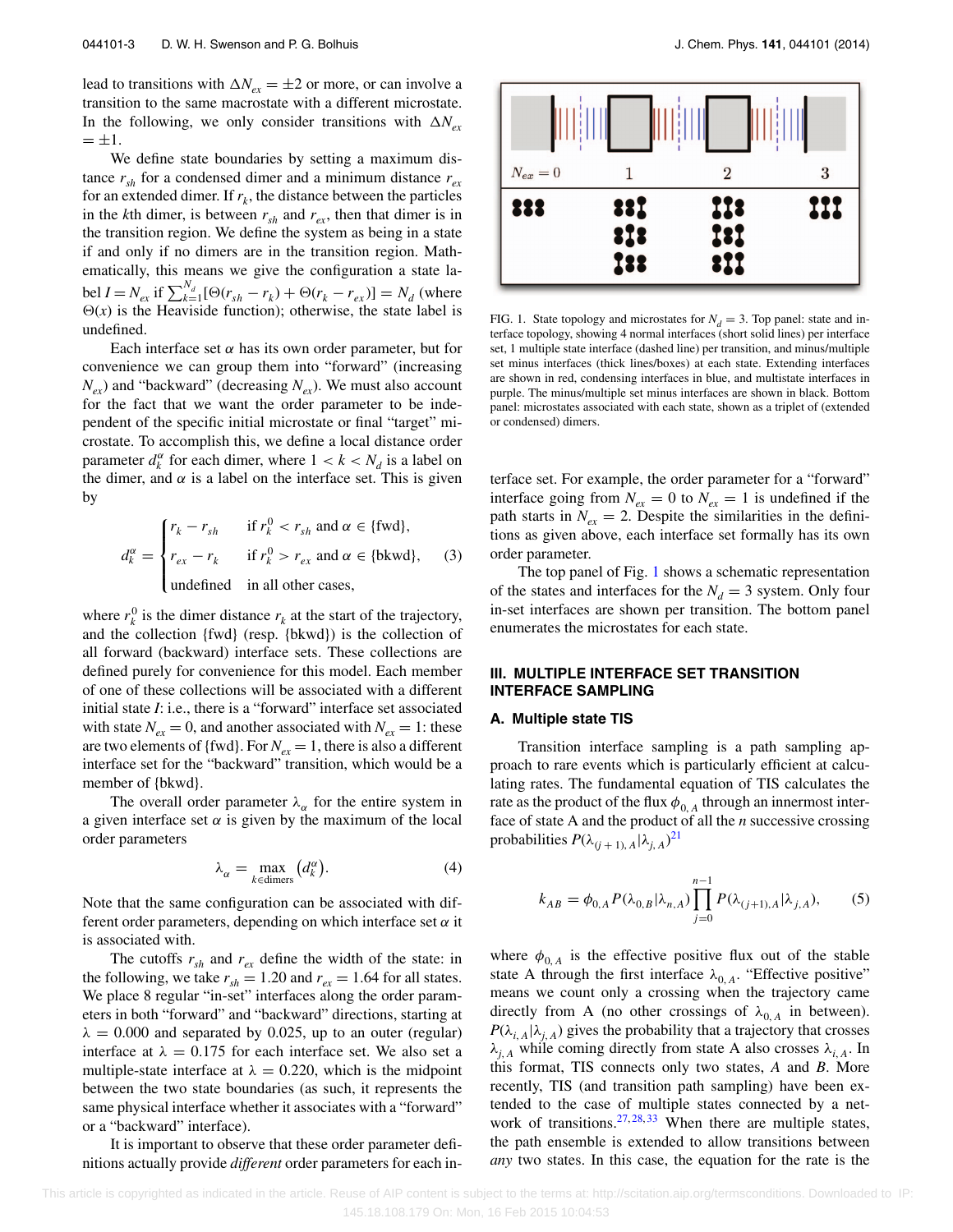straightforward extension of Eq. [\(5\)](#page-3-2)

$$
k_{IJ} = \phi_{0,I} P(\lambda_{0,J} | \lambda_{n_I,I}) \prod_{j=0}^{n_I-1} P(\lambda_{(j+1),I} | \lambda_{j,I}),
$$
 (6)

where  $n<sub>I</sub>$  is now the number of interfaces associated with state *I*.

One important point about TIS in general (and which holds for MS-TIS) is that the results are formally independent of the choice of order parameter *λ*. However, a poorly chosen form for *λ* can, indeed, fail in practice due to poor convergence.

#### **B. Multiple interface set TIS**

In this work, we introduce the multiple interface set TIS formalism, which generalizes the multiple state formalism. The key idea is that, when multiple transitions can come from the same initial state, a single order parameter may not be the best way to bias all the transitions. Previous versions of MS-TIS had only one set of interfaces leaving each state. As such, the state label and the interface set label were equivalent. In the formalism developed below, we distinguish between the two. Instead of each interface *i* belonging to a given state *I*, it belongs to a given interface set *α*. Each interface set then has a unique initial state  $S(\alpha) = I$  (although many different interface sets can be associated with any particular state *I*).

#### **1. The in-set interface path ensemble**

This work will involve several types of interfaces, each with its own path ensemble. The primary type is the in-set interface. The path ensemble for an in-set interface *i* belonging to interface set  $\alpha$  (associated with an initial state given by *S*( $\alpha$ )) is

<span id="page-4-0"></span>
$$
\mathcal{P}_{\alpha,i}[\mathbf{x}(L)] = \frac{1}{Z_{\alpha,i}} \mathcal{P}[\mathbf{x}(L)] h_{S(\alpha)}(x_0) \prod_j \bar{h}_J[\mathbf{x}(L)]
$$

$$
\times \hat{h}_{\alpha,i}[\mathbf{x}(L)] \sum_J h_J(x_L), \tag{7}
$$

where  $\mathcal{P}[\mathbf{x}(L)]$  is the natural probability to observe the dynamical path **x**(*L*). The trajectory **x**(*L*) = { $x_0, x_1 \dots x_L$ } contains  $L + 1$  phase points  $x = \{r^N, p^N\}$  with  $r^N$  and  $p^N$ , respectively, the positions and momenta of all the particles at a given time. These phase points are separated by a time  $\Delta \tau = T/L$ , where T is the total time of the trajectory.  $Z_{\alpha,i}$  is a normalization factor similar to a partition function, such that the path integral over trajectories of all lengths is  $\int \mathcal{D}x(L)\mathcal{P}_{\alpha,i}[x(L)]$  $= 1$ . The characteristic function  $h_{S(\alpha)}(x_0)$  is unity if the configuration  $x_0$  is in state  $S(\alpha) = I$ , and zero otherwise, enforcing that the paths start in the initial state *I* associated with interface set  $\alpha$ . Similarly, the sum over  $h_I(x_L)$  means that the path must end in a state, but that it can end in any other state, including state *I*. The  $\hat{h}_{\alpha,i}[\mathbf{x}(L)]$  path function is one if the path crosses interface  $\lambda_{\alpha,i}$ , and is zero otherwise. The function  $\bar{h}_J$  [**x**(*L*)] is zero if the path ever enters state *J* except at its endpoints, and is one otherwise. It can be represented mathematically in terms of  $h<sub>I</sub>(x)$  as

$$
\bar{h}_J[\mathbf{x}(L)] \equiv \prod_{i=1}^{L-1} (1 - h_J(x_i)).
$$
 (8)

Including a product of this function over all states ensures that our paths are only in states at their endpoints. In summary, this path ensemble includes paths that start in I, end in any other state J, and cross interface  $\lambda_{\alpha,i}$ , without visiting any other state in between.

#### **2. The multiple state path ensemble**

In contrast to the in-set path ensembles which require each path to start in the state associated with it, the multiple state path ensemble allows paths to start (and end) in different states. For each multiple state interface, we define a group  $M$  of allowed sets (and therefore initial states). In the present work, we limit the members of  $M$  to the "forward" and "backward" versions of each transition, e.g., the extending set from initial state  $N_{ex} = 0$  and the condensing set from initial state  $N_{ex} = 1$  form such a pair. The multiple state path ensemble then becomes

$$
\mathcal{P}_{\mathcal{M}}[\mathbf{x}(L)] = \frac{1}{Z_{\mathcal{M}}} \mathcal{P}[\mathbf{x}(L)] \prod_{J} \bar{h}_{J}[\mathbf{x}(L)]
$$

$$
\times \sum_{\alpha \in \mathcal{M}} h_{S(\alpha)}(x_0) \hat{h}_{\alpha,m}[\mathbf{x}(L)]
$$

$$
\times \sum_{J} h_{J}(x_L), \tag{9}
$$

where the *m*th interface of set  $\alpha$  is understood to be the outermost interface of the set.  $Z_M$  is again a normalizing factor. Both the in-set and the multiple state interfaces in this formalism reduce to the previous work on multiple state TIS in the appropriate limits. If each state has only one interface set, our sum over interface sets is equivalent to the sum over states used in previous work. $27$  If we also include all interface sets in  $M$ , we regain the old definition of the multiple state outer interface path ensemble.

#### **3. The multiple set minus interface path ensemble**

Finally, we introduce the multiple set minus interface path ensemble, which allows the exchange of replicas between different interface sets associated with the same initial state. This path ensemble is an extension of the minus interface path ensemble introduced by van Erp in Ref. [29.](#page-10-28) Normal (in-set) interface path ensembles begin and end in a state, and cross an interface (a "positive" crossing). The minus interface uses paths with "negative" crossings: paths which start at the interface boundary, and go into the state instead of away from it. In Ref. [29,](#page-10-28) the minus interface is used for two purposes. First, the decorrelation of the path inside the state means that different exits from the state are sampled, which, combined with replica exchange, leads to more efficient sampling of the path space. We show a similar effect by demonstrating the improved sampling of the dimer–dimer distance when the minus interface is included. The second aim of the minus interface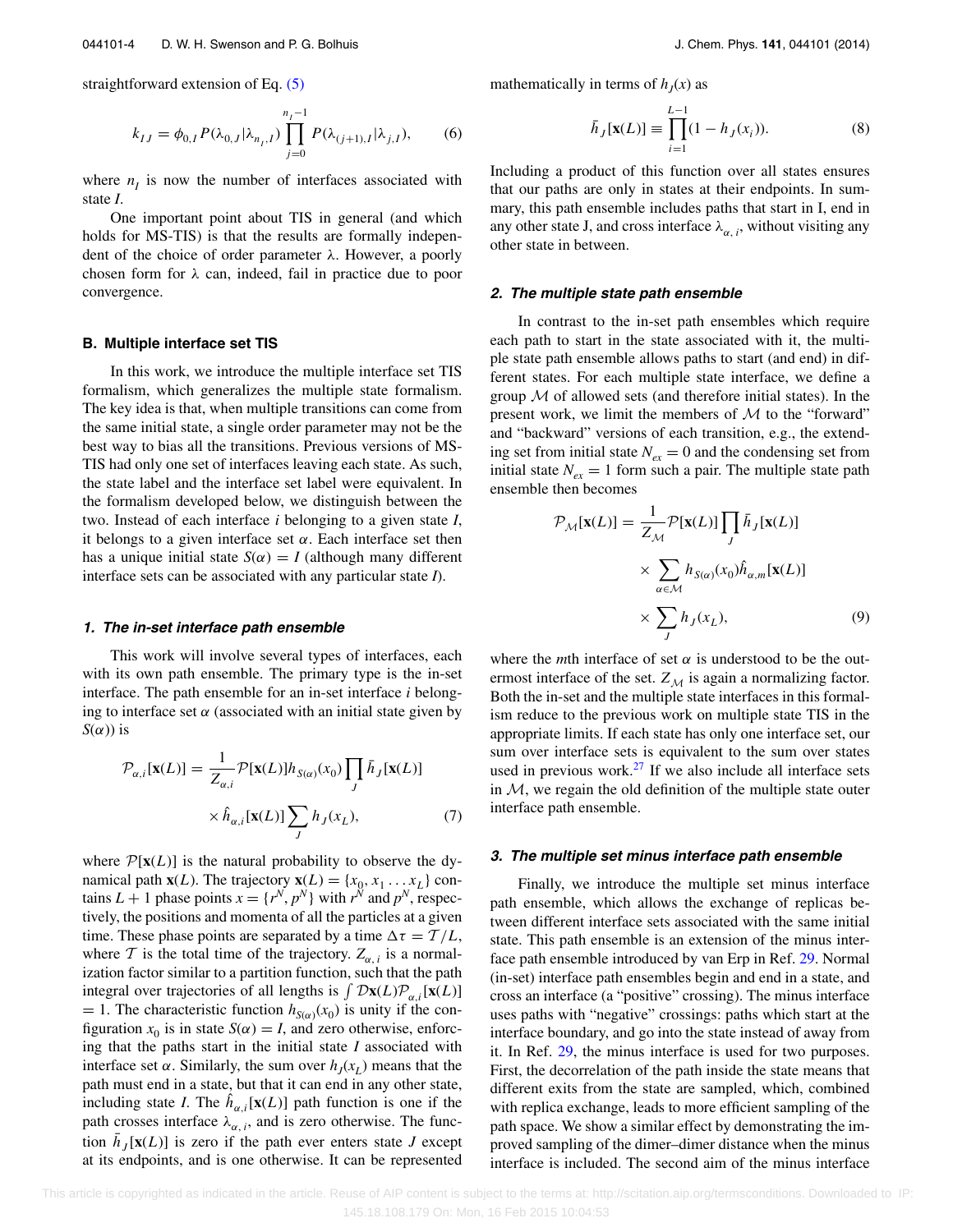in Ref. [29](#page-10-28) is that the flux can be calculated from the "plus" and "minus" versions of the same interface. While we did not implement that in the present work, the multiple set minus interface can also be used in that way.

Paths in the multiple set minus interface must begin and end with segments that cross the innermost interface of one of the interface sets coming out of a given initial state. The path should be long enough that these two segments should be decorrelated. As the dimers in the simple model exhibit "ringing" (exiting the same interface several times) until perturbed by interaction with another particle in the system, instead of taking two consecutive segments that cross first interfaces, we take a path with  $N_l$  such segments. We choose  $N_l$  such that the segments are decorrelated, and find that this corresponds with the number of harmonic periods in the mean free path time. Mathematically, we express the path ensemble for the multiple set minus interface as

$$
\mathcal{P}_I^{N_I}[\mathbf{x}(L)] = \frac{1}{Z_I^{N_I}} \mathcal{P}[\mathbf{x}(L)] \check{h}_I^{N_I}[\mathbf{x}(L)] \prod_{J \neq I} \bar{h}_J[\mathbf{x}(L)], \quad (10)
$$

where the indicator function  $\check{h}^{N_l}_I[\mathbf{x}(L)]$  is given by

$$
\check{h}_I^{N_I}[\mathbf{x}(L)] = \prod_{k=1}^{N_I} h_I(x_{i_k}) h_I(x_{f_k}) \sum_{\{\alpha | S(\alpha) = I\}} \hat{h}_{\alpha,0}[x_{i_k}, \dots, x_{f_k}],
$$
\n(11)

with  $i_k$  and  $f_k$  the initial and final time slices of the segment  $k$ , such that  $i_0 = 0$ ,  $f_{N_l} = L$ , and  $\forall k$ ,  $i_{k+1} > f_k > i_k$ . Thus, this indicator function is only unity if the path includes  $N_l$  segments that cross the first interface of any set *α* while coming directly from *I* and returning to *I*, and zero otherwise. This defines a longer trajectory  $\mathbf{x}(L)$  which includes  $N_l$  (disjoint) segments. Each of these segments must itself be a member of the path ensemble for the innermost interface of at least one of the interface sets  $\alpha$  belonging to state *I*. This means that, in the limit where  $N_l = 1$ , this path ensemble just combines all the innermost interface path ensembles for the interface sets starting in this state. If we only have one interface set per state, then we get an ensemble identical to the innermost interface ensemble.

## <span id="page-5-0"></span>**IV. MOVES IN THE MULTIPLE INTERFACE SET ENSEMBLES**

In order to efficiently sample the transition interface path ensemble, we use several different types of Monte Carlo moves in path space. In addition to the normal interfaces and their associated shooting moves $2^{1,35}$  $2^{1,35}$  $2^{1,35}$  and replica exchange moves,  $29,36$  $29,36$  we implement a version of van Erp's "minus interface move," $29$  and an extension thereof which we call the "multiple set minus interface move."

#### **A. Shooting moves**

In order to preserve the desired path distribution, the shooting move acceptance probability in each ensemble is slightly different. For an in-set interface *i* in interface set  $\alpha$ , the acceptance probability is

$$
P_{\alpha,i}^{\text{acc}}(\mathbf{x}^{(o)} \to \mathbf{x}^{(n)}) = h_{S(\alpha)}(x_0^{(n)}) \prod_j \bar{h}_j[\mathbf{x}^{(n)}(L^{(n)})]
$$

$$
\times \hat{h}_{\alpha,i}[\mathbf{x}^{(n)}(L^{(n)})] \sum_j h_j(x_L^{(n)})
$$

$$
\times \min\left(1, \frac{L^{(o)}}{L^{(n)}}\right), \tag{12}
$$

where the superscript (*o*) indicates a property associated with the "old" path, and  $(n)$  indicates a property associated with the "new" (trial) path. The terms in this expression require that the path only be in a state at its endpoints, that it cross the desired interface, that the initial state be the correct state for this interface set, that the final state be any other state, and the probability is then controlled by the ratio of the selection probabilities for each shooting point (i.e., the ratio of the path lengths). This last part is necessary to maintain detailed balance, since the probability of selecting a given phase point as the shooting point is inversely proportional to the number of time slices in the path. If the trial path exceeds the maximum allowed length (here  $10<sup>4</sup>$  slices) it is rejected.

<span id="page-5-2"></span><span id="page-5-1"></span>The multiple state interface shooting move has the acceptance probability

$$
P_{\mathcal{M}}^{\text{acc}}(\mathbf{x}^{(o)} \to \mathbf{x}^{(n)}) = \prod_{J} \bar{h}_{J}[\mathbf{x}^{(n)}(L^{(n)})]
$$

$$
\times \sum_{\alpha \in \mathcal{M}} h_{S(\alpha)}(x_0^{(n)}) \hat{h}_{\alpha,m}[\mathbf{x}^{(n)}(L^{(n)})]
$$

$$
\times \sum_{J} h_{J}(x_L^{(n)}) \min\left(1, \frac{L^{(o)}}{L^{(n)}}\right). (13)
$$

Both the multiple state interface and the in-set interfaces invoke the multiple state TIS formalism, in that they are both allowed to *end* in any state. The primary difference between them is that the in-set interfaces for set  $\alpha$  must start in state *S*( $\alpha$ ), whereas the multiple state interfaces for group M can start in any of the states for the interface sets in that group. This is essential for the multiple state interface to act as a bridge between different interface sets, such as between "extending" and "condensing" transitions connecting the same pairs of states.

## **B. Replica exchange moves**

In addition to improvements to the underlying formalism, TIS has seen several improvements to its implementation. Perhaps the most notable of these in the inclusion of replica exchange between interfaces (RETIS), which can lead to a significantly faster convergence.<sup>[29,](#page-10-28) [30,](#page-10-29) [36](#page-11-3)</sup> The basic RETIS technique can be directly applied to our situation. We only perform swaps between "neighboring" interfaces: i.e., within a set, only interfaces with successive values of  $\lambda_i$  can swap with each other, only the innermost interfaces from each set can swap with the minus or multiple set minus interfaces, and only the outermost interfaces from each set can swap with the multiple state interfaces.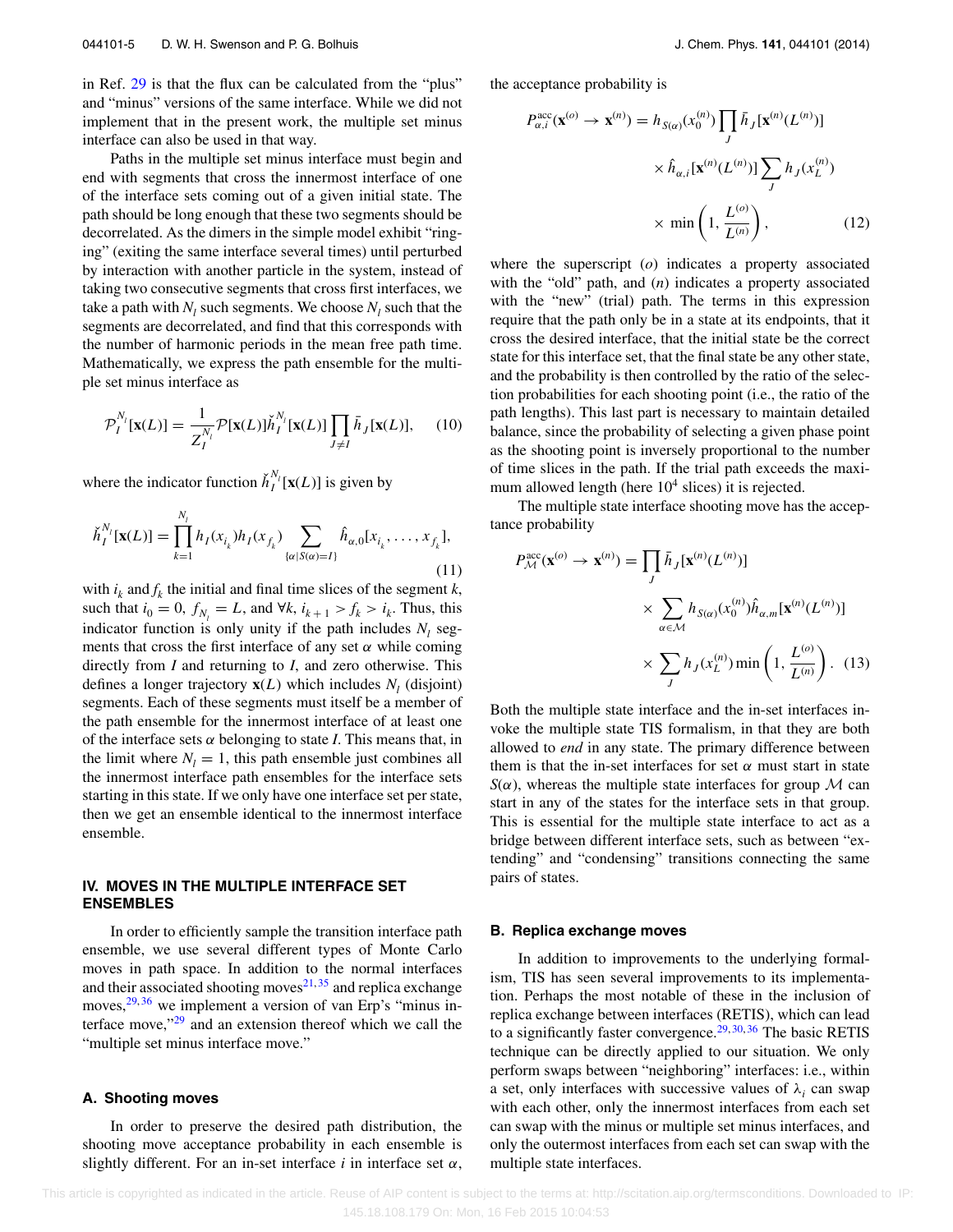The acceptance rules are simply whether both paths are members of the appropriate interface ensembles, described in Sec. [III.](#page-3-0) However, getting replicas to cross from one side of the multiple state interface to the other (changing interfaces sets in the process) requires that the path change its initial state: a path that came to the multiple state interface from the  $N_{ex} \rightarrow N_{ex} + 1$  interface set cannot then be swapped into an interface in the  $N_{ex} + 1 \rightarrow N_{ex}$  interface set, because it does not have the correct initial state. Whereas previous implementations of multiple state TIS have used a separate "path reversal" move, we accomplish the same thing by preceding swaps from the multiple state outer interface with a 50% chance of reversing the multiple state path. This is also essential for sampling different initial microstates of a given state.

## **C. Multiple set minus interface move**

In our system, all states except  $N_{ex} = 0$  and  $N_{ex} = N_d$  are associated with two interface sets. In order to have replica exchange flow across a state, we need to introduce a new type of move that forms a bridge between the "forward" and "backward" interface sets associated with that state. We achieve this by defining a path ensemble that stores two segments from a longer trajectory, where each segment exits state *I* and crosses the innermost interface of at least one of the interface sets associated with initial state *I*. In our dimer application, there can be two possible innermost interfaces for each state; one for the "forward" interface set and one for the "backward" interface set.

The Monte Carlo move for the multiple set minus interface combines a replica exchange with a trajectory extension. This move uses the following algorithm, illustrated in Fig. [2:](#page-6-0)

- 1. At random, select either the first or last trajectory seg-ment described by Eq. [\(11\)](#page-5-1)  $(k = 1 \text{ or } k = N_l)$  for this multiple set minus interface. By definition, this segment will satisfy the requirements for *at least one* of the sets for this multiple set interface. We refer to the selected trajectory segment as *A*. Also randomly select one of the interface sets (labeled *α*, with innermost interface (*α*, 0) with the path in that interface labeled *B*).
- 2. If trajectory segment *A* from the multiple set minus interface satisfies the requirements for the interface  $(\alpha, 0)$ (i.e., has a non-zero probability according to Eq. [\(7\)](#page-4-0) for that in-set interface ensemble), swap paths *A* and *B*. Now *A* is in interface  $(\alpha, 0)$ , and *B* is in the multiple set minus interface. If the requirements are not met, abort and reject the move.
- 3. Extend *B* (randomly choosing whether to extend forward or backward in time) until it satisfies the multiple set minus interface path ensemble—i.e., until it consists of  $N<sub>l</sub>$  segments crossing the innermost interface of at least one interface set, as described in Eqs. [\(10\)](#page-5-2) and [\(11\).](#page-5-1) Stop the extension and abort the move if the path length grows beyond some pre-set maximum. In that case, restore *A* and *B* to the old identity.

<span id="page-6-0"></span>

FIG. 2. Cartoon of the multiple state minus move algorithm. When a path is in the multiple set minus interface, it is shown in black. Paths in the "red" interface set to the right are shown in red. The dotted line indicates the long decorrelating trajectory between the two saved segments of the multiple set minus interface. For clarity, only the first and last exit of the multiple set minus path are shown (so this cartoon corresponds to the  $N<sub>l</sub> = 2$  case). The thick black lines are the state boundary, and the red (resp. blue) vertical lines indicate the innermost interface for the red (blue) interface set. The red interface shown corresponds to  $(\alpha, 0)$  described in the text. The first panel shows the system before the move. The path segments  $A$  and  $A'$  are in the multiple set minus interface, and path *B* is in the  $(\alpha, 0)$  interface. The second panel shows the system after the replica exchange: Path *A* is now in the  $(\alpha, 0)$  in-set interface, and path *B* is in the multiple set minus interface. However, *B* does not satisfy the multiple set minus path ensemble until after the extension, as shown in the third panel.

The move is aborted if the replica exchange swap is not allowed (at very little computational cost) or if the extension is unsuccessful, which only happens if its path length grows beyond its maximum value (for our model system, this maximum value is  $10<sup>4</sup>$  time steps, which is 20 time units). For efficient exchange, it is important that the fluxes through the innermost interface of all sets  $\alpha$  are not too different from each other, so that a trajectory segment from a given extension step has around the same probability to satisfy any of the interface sets.

In the limit of only one interface set per state, the set selection becomes redundant and this reduces to an implementation of the minus interface. For this reason, we refer to this as the multiple set minus interface move. We have presented this move as a way to bridge different interface sets during replica exchange, which was not part of the purpose of the original minus interface. $29,30$  $29,30$  But since our multiple set minus interface amounts to an extension of the original minus interface, we expect to also obtain some of the benefits of the original. In particular, the minus interface improves sampling by yielding significantly different trajectory segments, due to longer in-state decorrelation times. In our system, diffusion of the dimers is very slow with respect to the transition timescale. The (multiple set) minus interfaces allow for dimer diffusion during the (much longer) propagation between saved trajectory segments.

Another important aspect of the (multiple set) minus move is that we expect the two saved trajectory segments to be separated by enough time that they are essentially independent. For a system such as the one here, especially when simulated microcanonically, consecutive excursions from within the state can be part of the "ringing" of the free dimer, and are thus highly correlated. We obtained better results by saving only the fifth consecutive eligible segment  $(N_l = 5)$ . This result matches with the observation that, at our lowest energy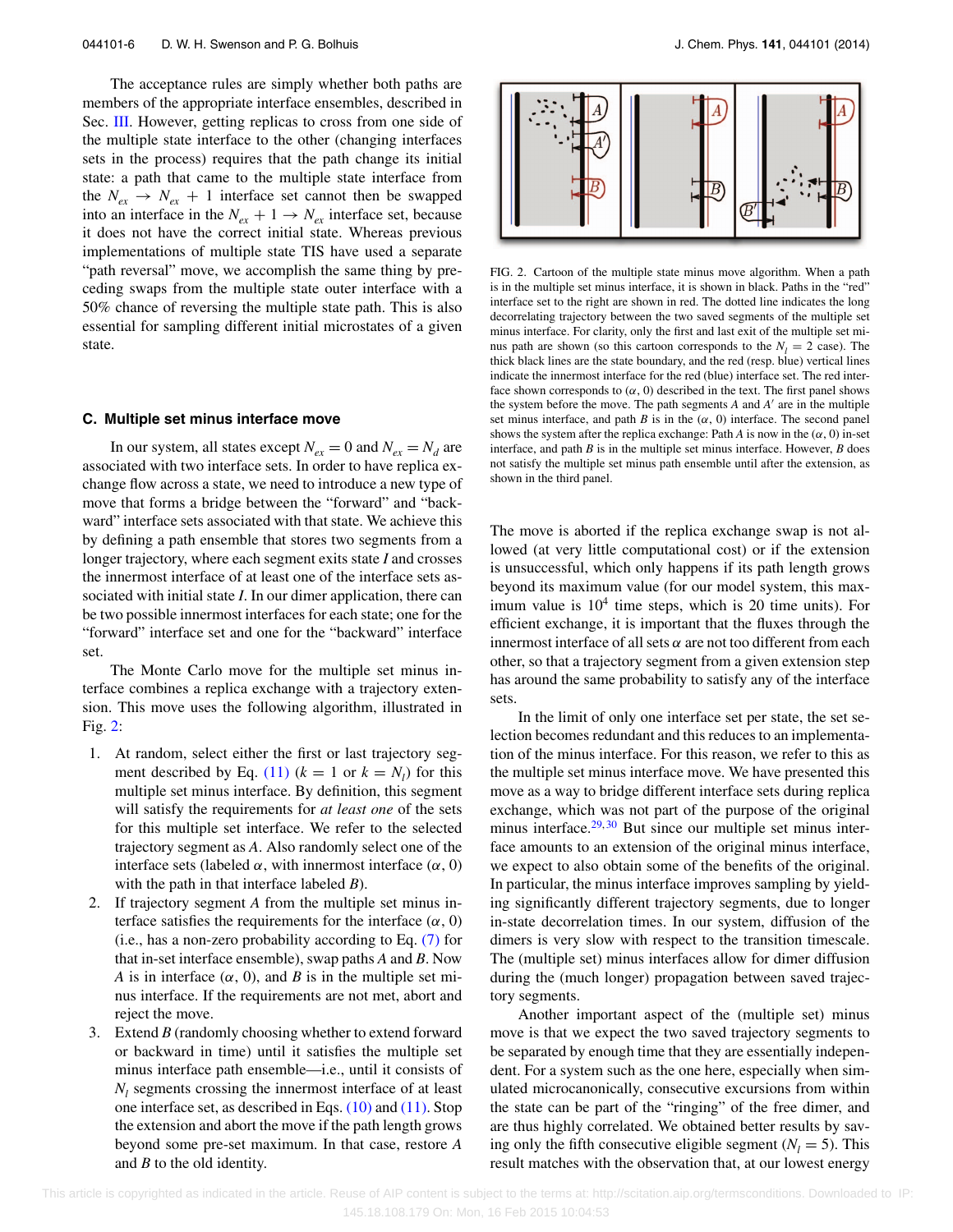$E = 25$ , the mean free path is around 5 times the period of a harmonic approximation to the minima of the double well potential  $V_{\text{intra}}(r)$ . As a result, the (multiple set) minus interface moves tend to be the most computationally expensive part of the calculation. In order to prevent this computation from going to waste, we define the multiple set minus interface such that crossing it is equivalent to crossing the innermost interfaces for all interface sets. While, formally, any location of the multiple set minus interface that is not outside the innermost interface is allowed, for this particular choice each saved segment of the multiple set minus interface can be directly swapped with paths in the corresponding innermost interfaces. With a maximum path length of  $10<sup>4</sup>$  timesteps, we find that the acceptance probability once an extension is made is above 90%, with rejections only due to path lengths growing too long. The extension of the segment only takes place if needed (if the move did not abort after attempting the replica exchange). To improve the replica flow, we reduce the probability of selecting a (multiple set) minus move such that the total probability of selecting the move and accepting it is similar to the probability of selecting and accepting a normal replica exchange move. This also reduces the impact of the higher cost of the multiple set minus move, since it is used less frequently.

## <span id="page-7-0"></span>**V. RESULTS AND DISCUSSION**

#### **A. Rate calculations**

Rates were calculated both directly and using RETIS. The flux for the RETIS rate was calculated as a byproduct of the direct rate calculation. At  $E = 30$ , rates were calculated for numbers of dimers from  $N_d = 1$  to  $N_d = 6$ . In the  $N_d = 2$  case, we also calculated the rate at  $E = 25$ ,  $E = 40$ , and  $E = 50$ .

Errors in the crossing probabilities are estimated by dividing the full data set into 20 blocks with equal numbers of Monte Carlo move attempts, and calculating the standard deviation of the crossing probabilities for those blocks. Fluxes and direct rates are determined by running four MD trajectories for each interface set (giving 16-48 trajectories per data point). Errors in the direct rates are determined by logging the residence time for each transition in those trajectories, splitting the list for each transition into 20 blocks with equal numbers of transitions, and taking the standard deviation of the rates in the blocks. Errors in the fluxes are determined by taking the standard deviation of the fluxes from each of those trajectories (weighted by total residence time for the state). The RETIS error is determined by assuming the flux and crossing probability give independent standard deviations. Errors bars shown are  $\pm 1$  standard deviation. Error bars are not shown if they are larger than 50% of the rate.

Fig. [3](#page-7-1) compares the multiple interface set RETIS rates to the directly calculated rates. It is important to note that the errors are just to give an idea of the accuracy of the method: they do *not* represent equal computational times. The effort for both the RETIS and the direct rate calculations scaled linearly with the number of states, but the direct rate calculations took about 10 times more computer wall time and still have

<span id="page-7-1"></span>

FIG. 3. Direct rate vs. TIS rate: (a)  $N_d = 2$ , various values of total energy; (b)  $E = 30$ , various numbers of dimers. Multiple interface set TIS rates match the direct rate calculations.

significantly larger error bars, except at the highest energies. Of course, this speedup factor will be largest for systems with lower energy, or for systems with higher barriers.

In Fig.  $3(a)$ , we consider the rates for a system of two dimers over a range of energies. This demonstrates the accuracy of the method over 5 orders of magnitude in the rates. Fig.  $3(b)$  looks at fixed energy of  $E = 30$ , and compares the rates for different numbers of dimers in the system. The multiple interface set RETIS approach accurately reproduces the direct rate results.

#### **B. Convergence of the sampling**

One of the primary purposes of the multiple set minus interface move was to enable replicas to travel through the whole system. Only when a replica is able to visit all interfaces of all states, the system can be ergodically sampled. When the replica exchange network has a linear topology, as ours does, one good measure for this is the replica flow.<sup>[37](#page-11-4)</sup> The replica flow,  $f_i$ , for interface *i*, is defined by

$$
f_i = \frac{n_i^{\uparrow}}{n_i^{\uparrow} + n_i^{\downarrow}}.
$$
 (14)

The values  $n_i^{\uparrow}$  and  $n_i^{\downarrow}$  are obtained by labeling each replica as "up" when it visits the "bottom" interface (here, the minus interface where  $N_{ex} = 0$ ) and labeling it "down" when it visits the "top" interface (here, the minus interface where  $N_{ex} = N_d$ ).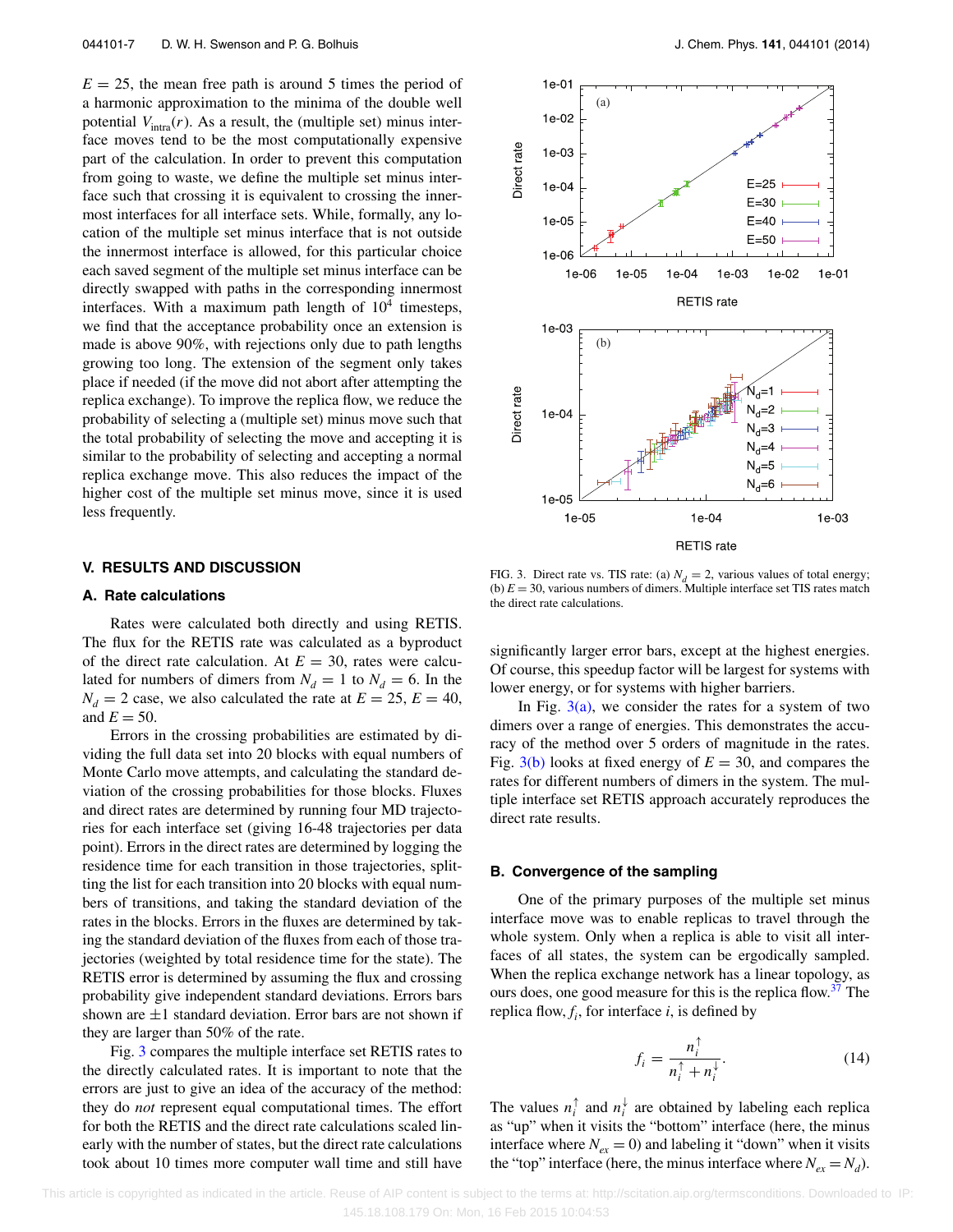<span id="page-8-0"></span>

FIG. 4. Replica flow for  $N_d = 2$  and  $E = 30$ . The black vertical line marks the multiple set minus interface; the grey vertical lines mark the multiple state interfaces. We see good flow through the system, with the only significant jumps from imperfect optimization of the acceptance ratio at the multiple state interfaces.

Then  $n_i^{\uparrow}$  and  $n_i^{\downarrow}$  are simply the number of "up" and "down" replicas (respectively) that visit interface *i*.

By definition,  $f_i$  therefore starts at 1 and ends at 0: at the "bottom" (leftmost) interface, all replicas are marked "up," so  $n_{\text{bottom}}^{\downarrow} = 0$  and  $f_{\text{bottom}} = 1$ . At the "top" (rightmost) interface, all replicas are marked "down," so  $n_{\text{top}}^{\uparrow} = 0$  and  $f_{\text{top}} = 0$ . Ideally, the flow should be linear as a function of the replica index. The flow for our system with two dimers and energy *E*  $= 30$  is shown in Fig. [4.](#page-8-0) Overall the flow is good, even through the multiple set minus interface marked by the black vertical line. The only divergence from excellent flow is at the multiple state interfaces, marked by grey lines. This is a result of imperfectly optimized acceptance ratios at these multiple state interfaces: whereas the other interfaces typically have acceptance probabilities around 25%-40%, the multiple state interface acceptance probabilities are closer to 10%-15%. The difference in acceptance probability creates a jump in the flow.

Since our approach specifically samples transitions between macrostates, it is important to show that we are also sampling all relevant microstate transitions. In Fig. [5,](#page-8-1) we consider the distribution of Monte Carlo steps required for a given

<span id="page-8-1"></span>

FIG. 5. Histogram of Monte Carlo steps for a given replica switching from one initial microstate to the other in the  $N_{ex} = 1$  state, with  $N_d = 2$  and  $E = 30$ . Switching almost always occurs within 10<sup>6</sup> Monte Carlo moves.

<span id="page-8-2"></span>

FIG. 6. Populations of various initial microstates as a function of Monte Carlo step. The horizontal lines show the expected average values. Although all states begin with only one microstate populated, the microstate populations relax to fluctuate around the expected values.

replica to switch between the two microstates associated with the  $N_{ex} = 1$  in the case  $N_d = 2$  and  $E = 30$ . Nearly all switches occur in less than 106 Monte Carlo steps, well within our total simulation time.

Starting a simulation from a specific microstate for each macrostate, Fig. [6](#page-8-2) shows the evolution of the fraction of replicas in the microstates as a function of Monte Carlo step. The number of microstates range from 2 to 20, but after initial equilibration of around  $10<sup>6</sup>$  Monte Carlo steps, all microstate populations are fluctuating around their expected values.

An important role of the minus and multiple set minus interfaces is that they improve sampling of the total phase space. The  $N_d = 2$  example gives a simple illustration: a good sampler would efficiently visit the entire distribution of dimer center of mass distances. In this system, the timescale of diffusion is much longer than the timescale of a transition path; therefore, it can be difficult to sample the center of mass distribution with path sampling techniques. Fig. [7](#page-8-3) shows that including the minus moves improves this sampling by comparing the autocorrelation function of a replica's dimer-dimer

<span id="page-8-3"></span>

FIG. 7. Autocorrelation function of the dimer-dimer center of mass vector when  $N_d = 2$  and  $E = 30$ , as a function of wall time. Error bars are placed every 1000 shooting moves: since the (multiple set) minus interface is computationally expensive, including it means fewer shooting moves are attempted within a fixed wall time. However, this is more than compensated by the improved sampling. Including the minus moves leads to much faster decorrelation, indicating better sampling of the configurational space.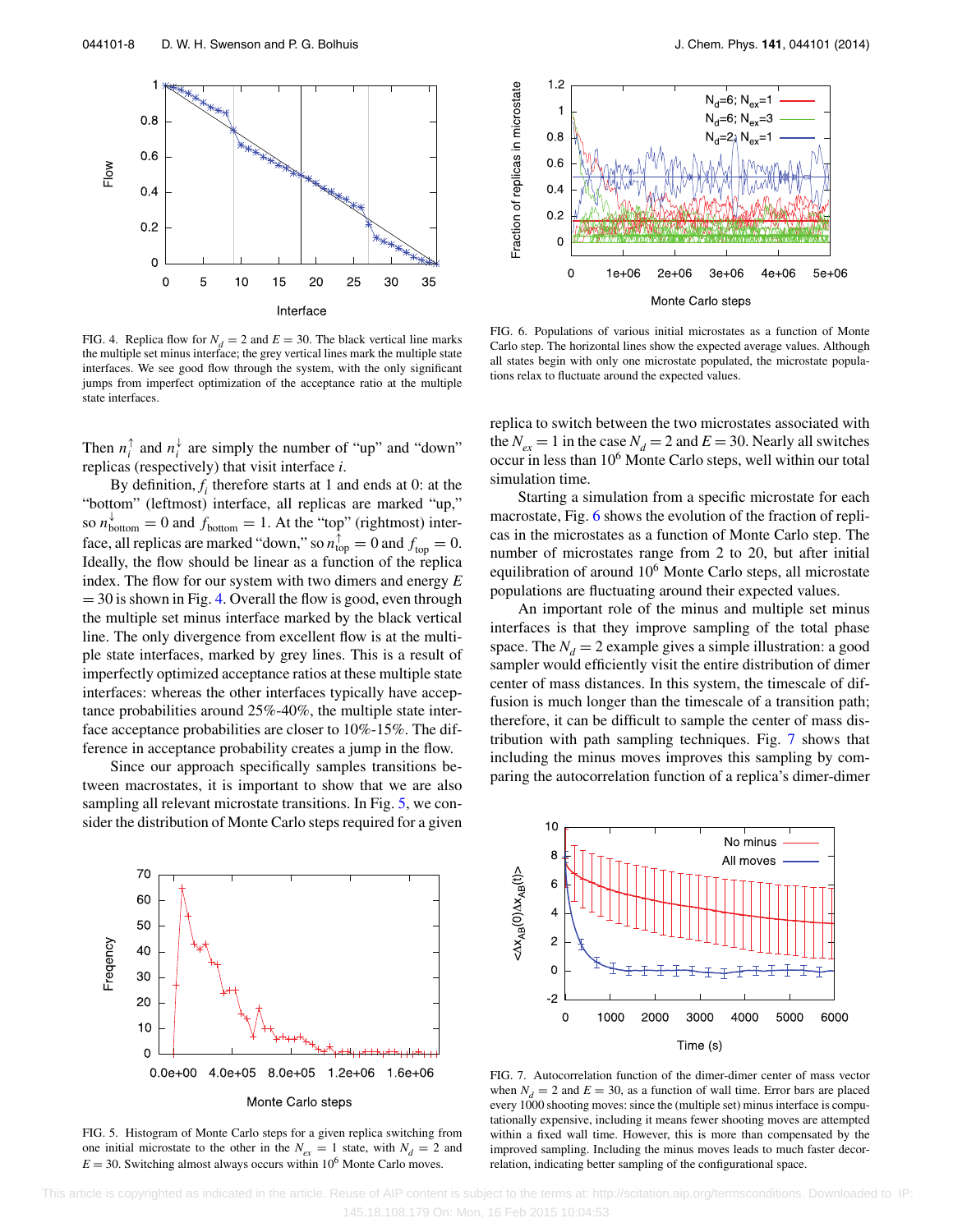center of mass vector in  $N_d = 2$ ;  $E = 30$ . When the minus and multiple-set minus interfaces are included, the correlation decays much more quickly than when they are not, indicating that we are finding new center of mass configurations more quickly.

## **C. Effect of the environment on the kinetics**

The rates shown in Figs.  $3(a)$  and  $3(b)$  are the macrostateto-macrostate rates. We can get more detailed information about the effect of the environment (specifically, whether other rare transitions have already occurred) by assuming that all microstate-to-microstate transitions within a given macrostate-to-macrostate transition have the same rates (as would be expected in this simple system). We can then put these transitions on an equal footing by dividing the macrostate-macrostate rate by the number of microstate-tomicrostate transitions. When increasing the number of dimers, this factor is  $N_{sh} = N_d - N_{ex}$ ; when decreasing the number of dimers, it is  $N_{ex}$ . These "microstate-normalized" rates are shown in Fig. [8.](#page-9-0) Clearly, these rates decrease as a function of  $N_{ex}$ , showing that even these normalized rates are dependent on the reaction extent.

Considering the two parts of the RETIS calculation (the flux and the crossing probability), it is clear that the microstate normalization primarily applies to the flux part of the calculation. So we also compare the microstate normalized fluxes. The microstate-normalized flux and the total crossing probabilities are shown in Fig. [9.](#page-9-1) The microstate-normalized flux for all transitions, extending and condensing, decreases as the number of dimers increases. However, as the number of extended dimers increases within a given total number of dimers, the flux in the extending direction increases, whereas the flux in the condensing direction decreases.

On the other hand, the trends in the flux are overwhelmed by the trend in the crossing probability when the two are combined to give the total rate. All rates (and crossing probabilities) show a downward trend as the number of dimers increases and as the number of extended dimers increases. Both of these trends are manifestations of increasing average potential energy, specifically increasing the average po-

<span id="page-9-0"></span>

FIG. 8. Microstate-normalized rates for extending and condensing transitions at  $E = 30$ . Extending transitions are marked with "+," condensing transitions with "×." For both extending and condensing processes, the rate decreases as more dimers are initially extended.

<span id="page-9-1"></span>

FIG. 9. Components of the microstate-normalized rates at  $E = 30$ : (a) microstate-normalized flux and (b) total crossing probability. In both plots, extending transitions are marked with "+," and condensing transitions are marked with "x." The microstate-normalized flux shows opposite trend directions for the extending and condensing processes as the number of initially extended dimers is increased, but that is overwhelmed by the trends in the crossing probability.

tential energy at the barrier and therefore decreasing the kinetic energy available at the barrier,  $E - E^{\ddagger}$ . To show that the crossing probability depends on the average kinetic energy, in Fig. [10](#page-9-2) we show the results for  $N_d = 4$  at different energies and densities. Of course, decreasing the total energy decreases

<span id="page-9-2"></span>

FIG. 10. Crossing probability as a function of average kinetic energy in the initial state. Results are shown for the 4-dimer system at different energies and different densities (square box length given by *L*). Regardless of energy or density, there is a single curve for the extending process (points marked with  $+$ ") and a single curve for the condensing process (points marked with " $\times$ ").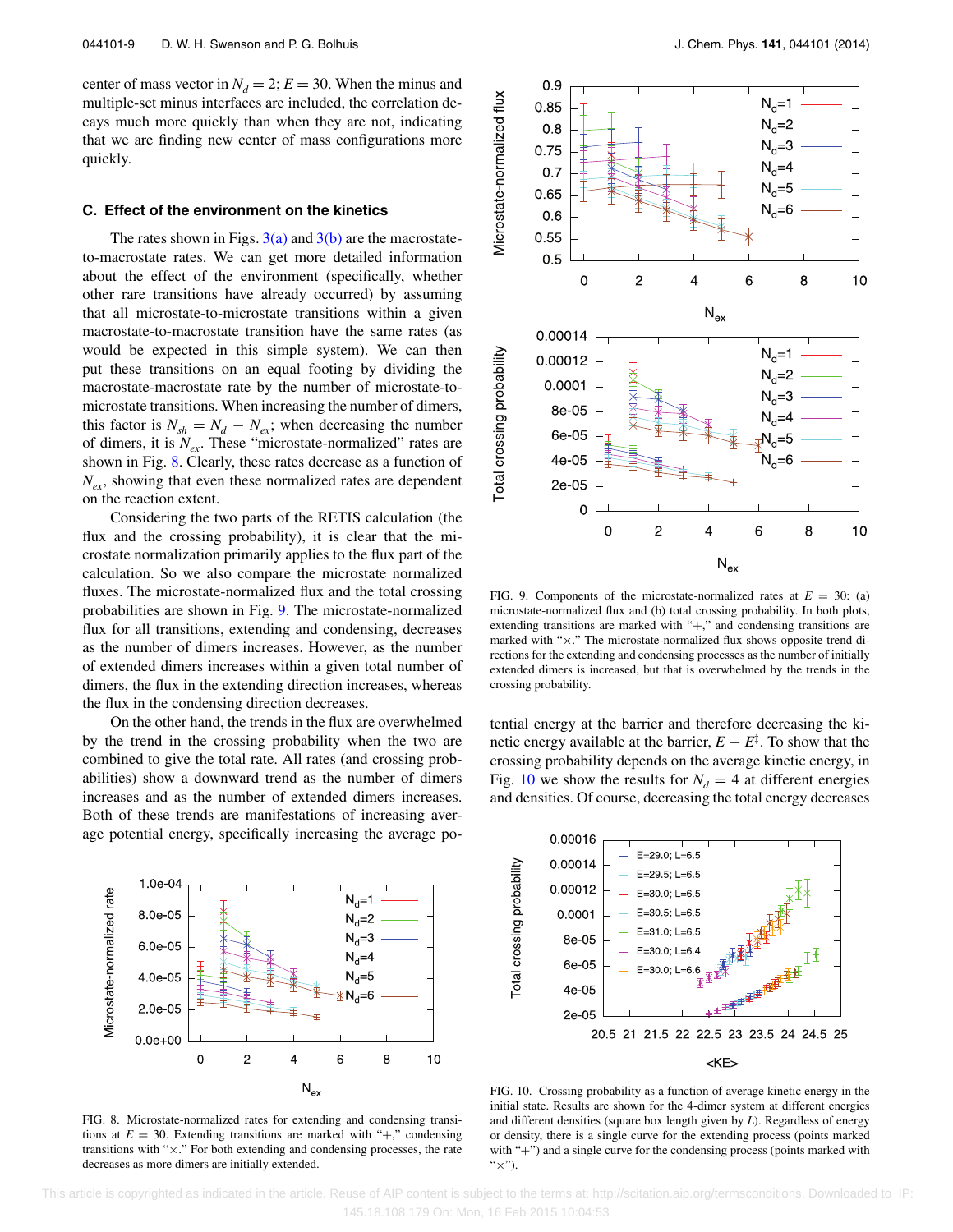the average kinetic energy, as does increasing the density (since the purely repulsive intermolecular interactions will lead to a larger average potential energy at higher densities). What Fig. [10](#page-9-2) demonstrates is that the crossing probability is determined by the average kinetic energy in the initial state for both the forward and backward transitions, whether we change the total energy or whether we change the density of the system. The results that come from changing the total energy align with the results that come from changing the density. For example, the higher two crossing probabilities of the high density  $(E = 30; L = 6.4)$ , have nearly the same average kinetic energy and crossing probabilities as the lower two crossing probabilities of the same system at our standard density  $(E = 30; L = 6.5)$ , for both the extending and condensing processes. However, these correspond to different transitions: in the extending process, the higher two crossing probabilities are  $N_{ex} = 0 \rightarrow 1$  and  $N_{ex} = 1 \rightarrow 2$ . The lower two crossing probabilities are  $N_{ex} = 2 \rightarrow 3$  and  $N_{ex} = 3 \rightarrow 4$ . So by changing the density of the system, we change the average kinetic energy such that the high density  $N_{ex} = 0 \rightarrow 1$  transition has about the same crossing probability as the standard density  $N_{er} = 2 \rightarrow 3$  crossing probability. This indicates that the average kinetic energy is the primary factor determining the crossing probability, as one might expect from microcanonical transition state theory.

The global state of the system affects the local rate: the average potential energy is affected by the global state, and since total energy is conserved, it also affects the average kinetic energy at the barrier, which in turn determines the crossing probability and the rate. To have different transitions show the same crossing probability, we must change system parameters such as density or total energy.

## <span id="page-10-32"></span>**VI. CONCLUSION**

In order to sample the kinetics of a large network of rare events, we have developed and employed a combination of replica exchange MSTIS with multiple interface set definitions. This allows us to define different order parameters for different transitions leaving the same initial state. Efficient use of the multiple interface set approach also requires the multiple interface set minus move, a novel Monte Carlo move for RETIS simulations. To keep the computations tractable, we reduced the size of the network by combining transitions into "macrostate" transitions.

Applying these tools to a simple system of dimers, we were able to study environmental effects on the rare transition, demonstrating that even in very simple systems, the rate for single type of rare transition can depend on its environment specifically, what other transitions may have preceded it. Although the condensing and extended transitions in the present example have rates on the same order of magnitude, the multiple interface set approach may prove particularly useful when different order parameters can be used to distinguish between two transitions with very different rates.

The method can be easily parallelized by assigning each replica to a different computer node. Of course, as the paths can have different length, the replica exchange move has to wait until all shooting moves are finished. However, the use

of a queuing system can avoid unwanted idle time. Alternatively, an asynchronous replica exchange technique could be developed.<sup>[38](#page-11-5)</sup>

More generally, the methodology introduced in this work aims to sample paths in a complex landscape of metastable states, using order parameters to bias the selection of trajectories, but not biasing the dynamics. Our approach therefore combines positive features from both the rare event (free) energy landscape methodology, as well as from the path-based methodology.

We believe the tools developed here can be applied to a wide variety of more complicated systems, including protein folding, nucleation, and crystal transformations, opening up the way for studying large networks for rare events.

## **ACKNOWLEDGMENTS**

This work is part of the research programme VICI 700.58.442, which is financed by the Netherlands Organization for Scientific Research (NWO).

- <span id="page-10-0"></span>1A. Fersht, *Structure and Mechanism in Protein Science: A Guide to Enzyme Catalysis and Protein Folding* (W.H. Freeman, New York, 1999).
- <span id="page-10-2"></span><span id="page-10-1"></span>2F. Chiti and C. M. Dobson, [Annu. Rev. Biochem.](http://dx.doi.org/10.1146/annurev.biochem.75.101304.123901) **75**, 333 (2006).
- <span id="page-10-3"></span>3G. M. Torrie and J. P. Valleau, [Chem. Phys. Lett.](http://dx.doi.org/10.1016/0009-2614(74)80109-0) **28**, 578 (1974).
- 4E. Carter, G. Ciccotti, J. T. Hynes, and R. Kapral, [Chem. Phys. Lett.](http://dx.doi.org/10.1016/S0009-2614(89)87314-2) **156**, 472 (1989).
- <span id="page-10-4"></span>5T. Huber, A. Torda, and W. van Gunsteren, [J. Comput. Aided Mol. Des.](http://dx.doi.org/10.1007/BF00124016) **8**, 695 (1994).
- <span id="page-10-6"></span><span id="page-10-5"></span>6H. Grubmüller, [Phys. Rev. E](http://dx.doi.org/10.1103/PhysRevE.52.2893) **52**, 2893 (1995).
- <span id="page-10-7"></span>7A. F. Voter, [J. Chem. Phys.](http://dx.doi.org/10.1063/1.473503) **106**, 4665 (1997).
- 8A. Laio and M. Parrinello, [Proc. Natl. Acad. Sci. U.S.A.](http://dx.doi.org/10.1073/pnas.202427399) **99**, 12562 (2002).
- <span id="page-10-9"></span><span id="page-10-8"></span>9E. Darve and A. Pohorille, [J. Chem. Phys.](http://dx.doi.org/10.1063/1.1410978) **115**, 9169 (2001).
- <span id="page-10-10"></span>10Y. Sugita and Y. Okamoto, [Chem. Phys. Lett.](http://dx.doi.org/10.1016/S0009-2614(99)01123-9) **314**, 141 (1999).
- <span id="page-10-11"></span>11E. Marinari and G. Parisi, [Europhys. Lett.](http://dx.doi.org/10.1209/0295-5075/19/6/002) **19**, 451 (1992).
- 12L. Zheng, M. Chen, and W. Yang, [Proc. Natl. Acad. Sci. U.S.A.](http://dx.doi.org/10.1073/pnas.0810631106) **105**, 20227 (2008).
- <span id="page-10-13"></span><span id="page-10-12"></span>13Y. Q. Gao, [J. Chem. Phys.](http://dx.doi.org/10.1063/1.2825614) **128**, 064105 (2008).
- 14C. H. Bennett, in *Algorithms for Chemical Computations*, ACS Symposium Series Vol. 46, edited by R. Christofferson (American Chemical Society, Washington, DC, 1977).
- <span id="page-10-15"></span><span id="page-10-14"></span>15D. Chandler, [J. Chem. Phys.](http://dx.doi.org/10.1063/1.436049) **68**, 2959 (1978).
- <span id="page-10-16"></span>16G. Henkelman and H. Jónsson, [J. Chem. Phys.](http://dx.doi.org/10.1063/1.1323224) **113**, 9978 (2000).
- 17R. Elber, A. Cardenas, A. Ghosh, and H. A. Stern, [Adv. Chem. Phys.](http://dx.doi.org/10.1002/0471428019.ch3) **126**, 93 (2003).
- <span id="page-10-17"></span>18L. Maragliano, A. Fischer, E. Vanden-Eijnden, and G. Ciccotti, [J. Chem.](http://dx.doi.org/10.1063/1.2212942) [Phys.](http://dx.doi.org/10.1063/1.2212942) **125**, 024106 (2006).
- <span id="page-10-18"></span>19C. Dellago, P. G. Bolhuis, F. S. Csajka, and D. Chandler, [J. Chem. Phys.](http://dx.doi.org/10.1063/1.475562) **108**, 1964 (1998).
- <span id="page-10-20"></span><span id="page-10-19"></span>20C. Dellago and P. G. Bolhuis, [Adv. Polym. Sci.](http://dx.doi.org/10.1007/978-3-540-87706-6_3) **221**, 167 (2009).
- 21T. S. van Erp, D. Moroni, and P. G. Bolhuis, [J. Chem. Phys.](http://dx.doi.org/10.1063/1.1562614) **118**, 7762 (2003).
- <span id="page-10-21"></span>22R. Allen, D. Frenkel, and P. ten Wolde, [J. Chem. Phys.](http://dx.doi.org/10.1063/1.2140273) **124**, 024102 (2006).
- <span id="page-10-22"></span>23F. Cerou, [Stoch. Anal. Appl.](http://dx.doi.org/10.1080/07362990601139628) **25**, 417 (2007).
- <span id="page-10-23"></span>24F. Cerou, A. Guyader, T. Lelievre, and D. Pommier, [J. Chem. Phys.](http://dx.doi.org/10.1063/1.3518708) **134**, 054108 (2011).
- <span id="page-10-25"></span><span id="page-10-24"></span>25J. T. Berryman and T. Schilling, [J. Chem. Phys.](http://dx.doi.org/10.1063/1.3525099) **133**, 244101 (2010).
- 26M. Villen-Altamirano and J. Villen-Altamirano, [Eur. Trans. Telecommun.](http://dx.doi.org/10.1002/ett.4460130409) **13**, 373 (2002).
- <span id="page-10-26"></span>27J. Rogal and P. G. Bolhuis, [J. Chem. Phys.](http://dx.doi.org/10.1063/1.3029696) **129**, 224107 (2008).
- <span id="page-10-28"></span><span id="page-10-27"></span>28J. Rogal and P. G. Bolhuis, [J. Chem. Phys.](http://dx.doi.org/10.1063/1.3449144) **133**, 034101 (2010).
- 29T. S. van Erp, [Phys. Rev. Lett.](http://dx.doi.org/10.1103/PhysRevLett.98.268301) **98**, 268301 (2007).
- <span id="page-10-30"></span><span id="page-10-29"></span>30P. G. Bolhuis, [J. Chem. Phys.](http://dx.doi.org/10.1063/1.2976011) **129**, 114108 (2008).
- 31W.-N. Du and P. G. Bolhuis, [J. Chem. Phys.](http://dx.doi.org/10.1063/1.4813777) **139**, 044105 (2013).
- <span id="page-10-31"></span>32J.-H. Prinz, H. Wu, M. Sarich, B. Keller, M. Senne, M. Held, J. D. Chodera,
- C. Schütte, and F. Noé, [J. Chem. Phys.](http://dx.doi.org/10.1063/1.3565032) **134**, 174105 (2011).